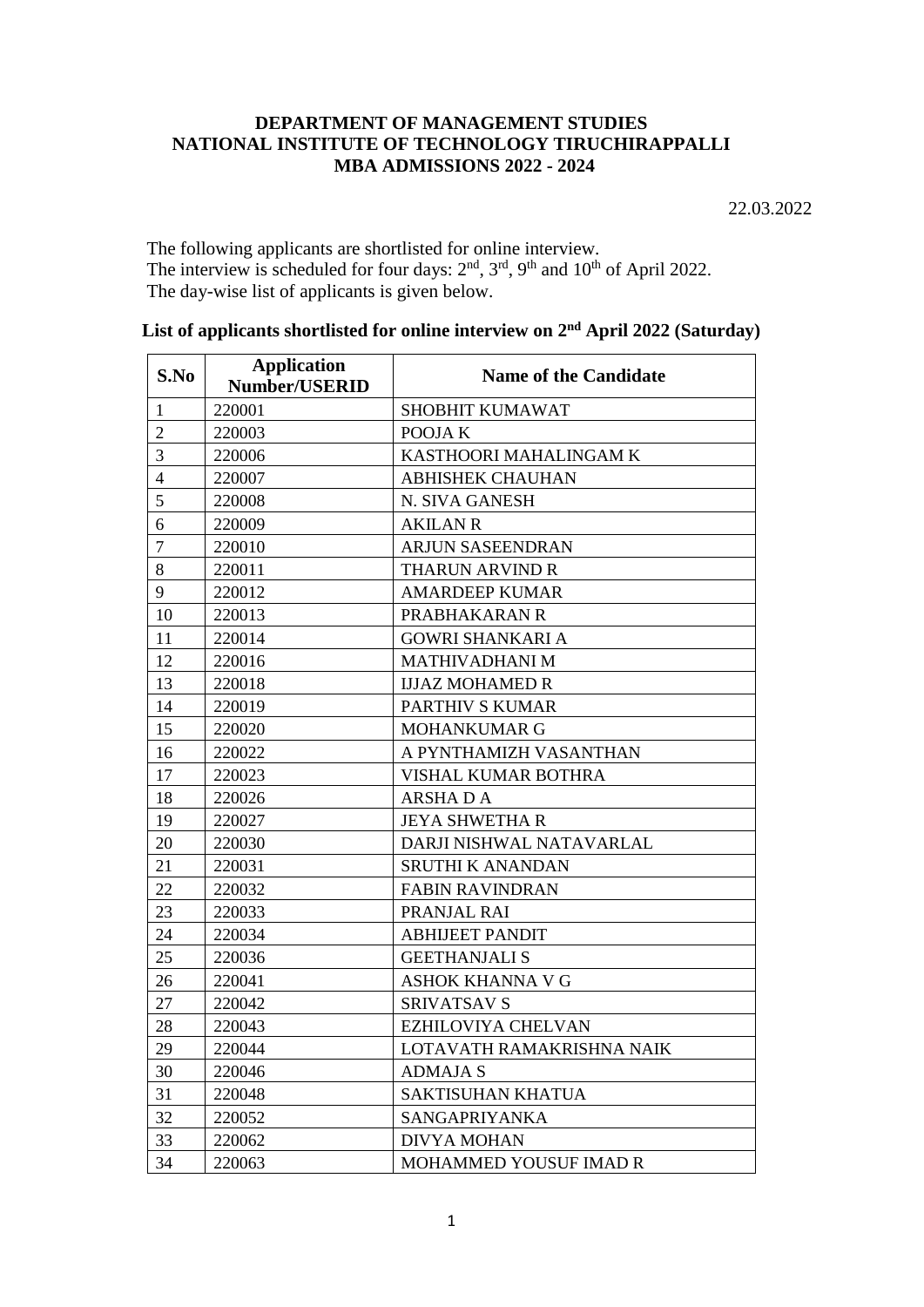| 35       | 220064           | DASARI NAVEEN KUMAR                        |
|----------|------------------|--------------------------------------------|
| 36       | 220071           | <b>FARHAN MK</b>                           |
| 37       | 220073           | <b>VASUDHA SUNDER</b>                      |
| 38       | 220074           | <b>MOHAMED SHAFEEQ S</b>                   |
| 39       | 220075           | <b>DANIEL A</b>                            |
| 40       | 220077           | PREETHI YESHWANTHI R                       |
| 41       | 220081           | <b>ANNIE JIM</b>                           |
| 42       | 220082           | TARINI PRATHIKSHA M                        |
| 43       | 220083           | RUDRA PRAKASH ROUT                         |
| 44       | 220084           | <b>HARITHAS B</b>                          |
| 45       | 220088           | <b>SUGASHVARAM</b>                         |
| 46       | 220090           | VIGNESH RAJ M                              |
| 47       | 220093           | PRAKASH P                                  |
| 48       | 220094           | <b>SUSHIL SUNDAR S</b>                     |
| 49       | 220095           | SOWNDHARYAT                                |
| 50       | 220096           | <b>ADITYA S MENON</b>                      |
| 51       | 220102           | UTKARSH KUMAR SHARMA                       |
| 52       | 220103           | <b>KINGSHUK DAS</b>                        |
| 53       | 220104           | Y K MUKIL VARNAN                           |
| 54       | 220106           | <b>KISLAY KISHORE</b>                      |
| 55       | 220107           | KARTHICK PRABU A K                         |
| 56       | 220109           | <b>CHETAN AHIRWAR</b>                      |
| 57       | 220111           | PIDATHALA MRUDULA                          |
| 58       | 220113           | <b>FAREHA MAHMOOD</b>                      |
| 59       | 220117           | RANVIR BHATTACHARJEE                       |
| 60       | 220120           | <b>SOURADEEP BANERJEE</b>                  |
| 61       | 220121           | SEETHI SHAAN MP                            |
| 62       | 220122           | <b>GOKULNATH J</b>                         |
| 63       | 220124           | <b>LIVINGSTON</b>                          |
| 64       | 220127           | <b>CYRIL T GEORGE</b>                      |
| 65       | 220128           | <b>B VARUN</b>                             |
| 66       | 220130           | <b>MUKESH R</b>                            |
| 67       | 220134           | <b>RAJEEVAN R</b>                          |
| 68       | 220135           | <b>S NANDHINI</b>                          |
| 69       | 220137           | <b>SHERWIN MOSES P</b>                     |
| 70       | 220142           | <b>KUMARAPPAN</b>                          |
| 71       | 220144           | <b>S VIGNESH</b>                           |
| 72       | 220145           | AAMINA YUMNAA A.U.<br><b>ANCHAL</b>        |
| 73       | 220146           |                                            |
| 74       | 220149           | <b>SHAZEB HUSSAIN</b>                      |
| 75<br>76 | 220150<br>220152 | <b>BALA VIGNESH V</b><br>SILMARTH JYOTHIKA |
|          |                  |                                            |
| 77<br>78 | 220154           | <b>S SHRIKHANTH</b>                        |
| 79       | 220156           | <b>AKASH S</b><br>AMRUTHA VIJAYAKUMAR      |
| 80       | 220157<br>220158 | <b>J.S.BARATH</b>                          |
|          |                  | DHARSHAN.K                                 |
| 81       | 220159           |                                            |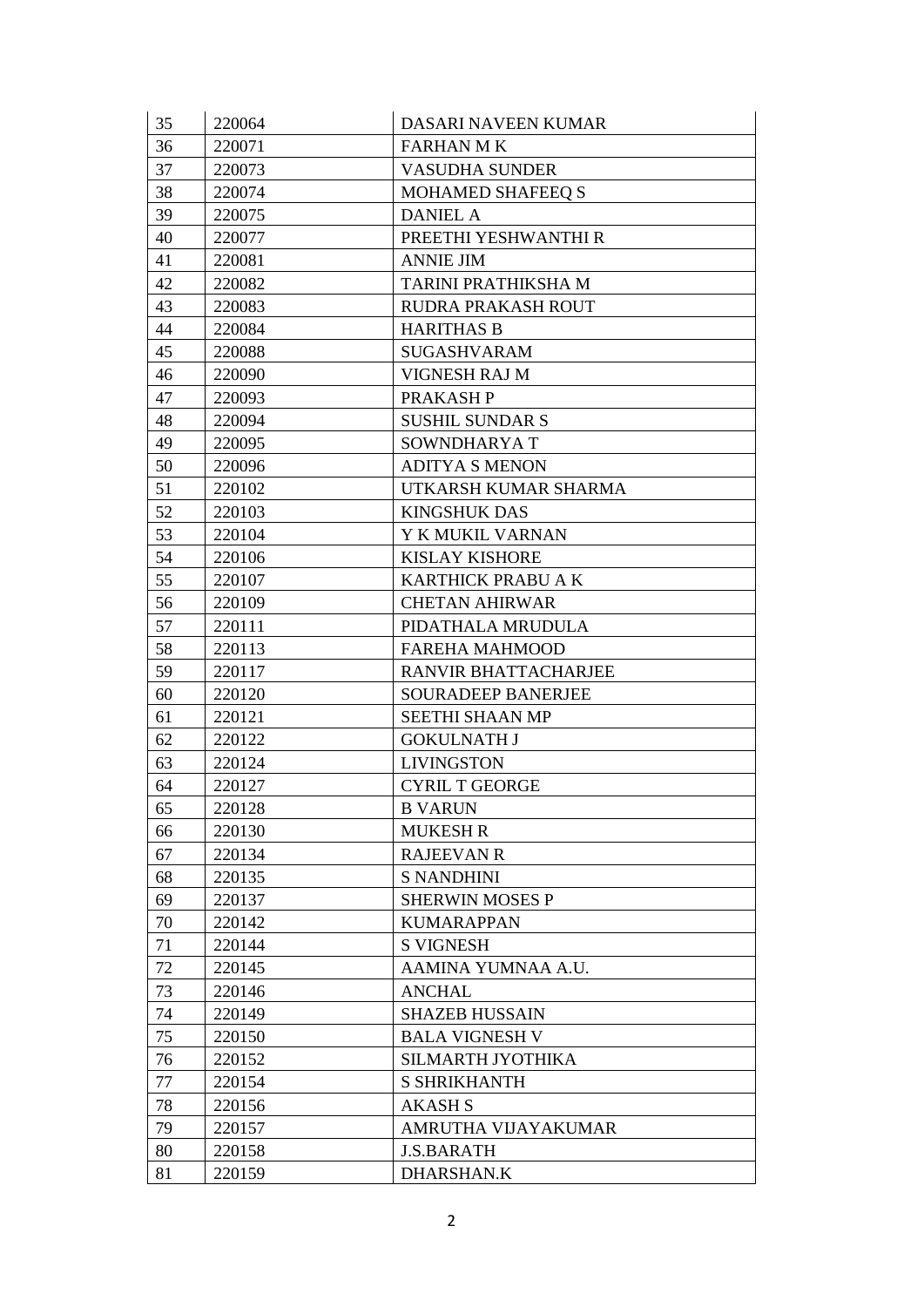| 82 | 220162 | POOJA M                    |
|----|--------|----------------------------|
| 83 | 220163 | <b>HARIHARANK</b>          |
| 84 | 220164 | PALANIBHARATHI G           |
| 85 | 220166 | NANDAGOPAL VR              |
| 86 | 220167 | <b>JOEL P MONCY</b>        |
| 87 | 220168 | ANUNAY CHOUDHARY           |
| 88 | 220173 | <b>HARINI K</b>            |
| 89 | 220175 | PAVILA S                   |
| 90 | 220177 | SUNDHARAPANDIYAN R         |
| 91 | 220178 | <b>ANJALI KUMARI</b>       |
| 92 | 220182 | SANDEEP INDRADEO CHOUDHARY |
| 93 | 220183 | <b>KISHOR SHREYANSH</b>    |
| 94 | 220184 | PANKAJ KUMAR               |
| 95 | 220185 | <b>SAHIL</b>               |

#### **List of applicants shortlisted for online interview on 3 rd April 2022 (Sunday)**

| S.No           | <b>Application</b><br><b>Number/USERID</b> | <b>Name of the Candidate</b> |
|----------------|--------------------------------------------|------------------------------|
| $\mathbf{1}$   | 220186                                     | <b>ABHISHEIK KUMAR L</b>     |
| $\overline{2}$ | 220188                                     | <b>M YUGANDER</b>            |
| 3              | 220193                                     | <b>SWATHY SATHISH K</b>      |
| $\overline{4}$ | 220195                                     | MEGHANA. T                   |
| 5              | 220198                                     | <b>DHARANI DN</b>            |
| 6              | 220200                                     | <b>NANDHAKUMAR S</b>         |
| $\overline{7}$ | 220203                                     | <b>GEETANJALI</b>            |
| 8              | 220205                                     | <b>AKSHAY H</b>              |
| 9              | 220206                                     | <b>HARINIE A S</b>           |
| 10             | 220207                                     | <b>ABHISHEK SINGH</b>        |
| 11             | 220208                                     | <b>DIKSHA TRIPATHI</b>       |
| 12             | 220212                                     | <b>ANKIT KUMAR</b>           |
| 13             | 220217                                     | <b>MELBIN SUNNY</b>          |
| 14             | 220219                                     | <b>KRITHIKA S</b>            |
| 15             | 220228                                     | <b>CHINMOY PADHI</b>         |
| 16             | 220229                                     | <b>NIVEDH K T</b>            |
| 17             | 220230                                     | SITIKANTHA SAHOO             |
| 18             | 220232                                     | SIVARAMAKRISHNAN K           |
| 19             | 220233                                     | <b>SUBHIKSHA .M</b>          |
| 20             | 220234                                     | <b>SAISAKTHI K</b>           |
| 21             | 220235                                     | <b>DARSHANK</b>              |
| 22             | 220236                                     | PREM KIRAN S                 |
| 23             | 220237                                     | <b>I AKASH</b>               |
| 24             | 220240                                     | MANO CHANDAR M M             |
| 25             | 220243                                     | <b>ABHYA SINGH</b>           |
| 26             | 220245                                     | SOORYANJALY CR               |
| 27             | 220247                                     | <b>SANJEEV KUMAR DUBEY</b>   |
| 28             | 220249                                     | NILESH KUMAR VERMA           |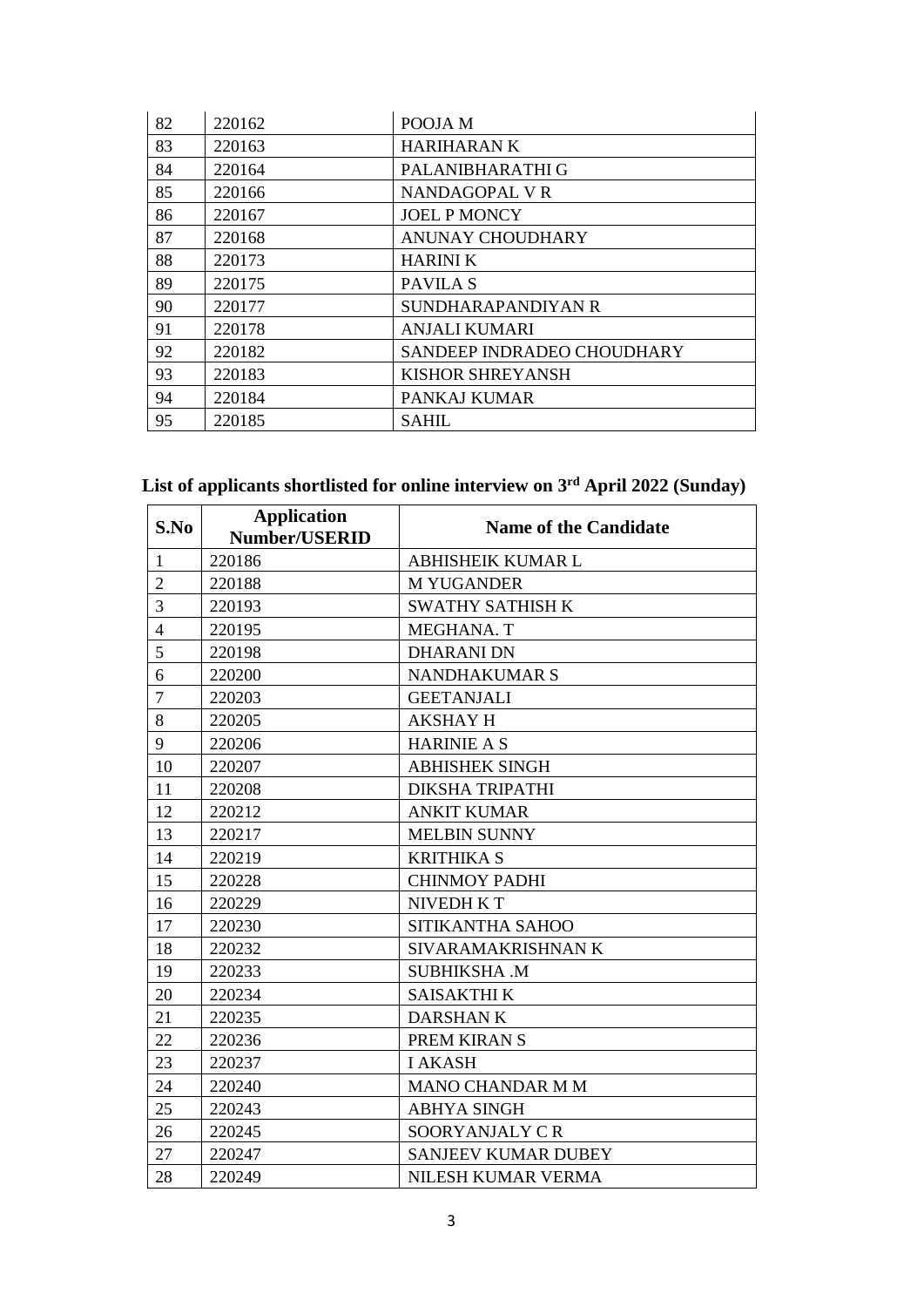| 29 | 220250 | <b>KRIPA SHANKAR</b>         |
|----|--------|------------------------------|
| 30 | 220251 | <b>ARJUN S BENEDICT</b>      |
| 31 | 220252 | <b>ABHIRUP PAUL</b>          |
| 32 | 220253 | PURVA RAKHADE                |
| 33 | 220254 | <b>RAHUL M</b>               |
| 34 | 220257 | <b>JAYANTA KUMAR DEB</b>     |
| 35 | 220260 | PRAVEEN H KRISHNAN           |
| 36 | 220261 | <b>SUBHADEEP SANTRA</b>      |
| 37 | 220263 | <b>RAJA SHRIM</b>            |
| 38 | 220264 | <b>CHARUPRIYA S</b>          |
| 39 | 220265 | YOGESH P                     |
| 40 | 220270 | <b>VISHAL SAHU</b>           |
| 41 | 220273 | <b>AKHIL ANAND</b>           |
| 42 | 220274 | ANJALI KRISHNAN P            |
| 43 | 220275 | DEEPANWITA DAS               |
| 44 | 220277 | <b>ABISHEK S K</b>           |
| 45 | 220278 | TANMAYASREE AMAJALA          |
| 46 | 220281 | SARATH PRASAD MU             |
| 47 | 220282 | <b>ABHISHEK RAUSHAN</b>      |
| 48 | 220291 | NANNEPAGA VIJAYA PRIYANJALI  |
| 49 | 220292 | <b>HIMAKIRAN C B</b>         |
| 50 | 220293 | DELISHA EBIN JENITHA R       |
| 51 | 220294 | P B KRISHNAPRIYA             |
| 52 | 220295 | <b>ANUJ PATHAK</b>           |
| 53 | 220296 | SOWNDHARYA P                 |
| 54 | 220298 | PARIMAL KUKADE               |
| 55 | 220300 | <b>SUDHANSHU SHEKHAR</b>     |
| 56 | 220303 | <b>VISHNUPR</b>              |
| 57 | 220304 | <b>RITIK KAPOOR</b>          |
| 58 | 220305 | <b>RAMAKRISHNA S</b>         |
| 59 | 220306 | WAGHMARE AARTHI              |
| 60 | 220310 | THOKALA HARSHA VARDHAN REDDY |
| 61 | 220314 | <b>NAIREET DAS</b>           |
| 62 | 220316 | <b>LAGNESH T S</b>           |
| 63 | 220318 | LOGAMANIKANDAN K             |
| 64 | 220321 | <b>J A JAYASOORYA</b>        |
| 65 | 220322 | <b>APARNA.S</b>              |
| 66 | 220328 | <b>SOUMALYA DEY</b>          |
| 67 | 220331 | VANATHI M                    |
| 68 | 220332 | <b>MANJUBALA BHARTI</b>      |
| 69 | 220333 | VIKRAMADITYA CHAKRABORTY     |
| 70 | 220334 | <b>ABHINAND S</b>            |
| 71 | 220336 | <b>AUGUSTUS VIVEK R</b>      |
| 72 | 220337 | <b>SOURAV SAHA</b>           |
| 73 | 220338 | <b>MOHAN LAL MEENA</b>       |
| 74 | 220339 | <b>GLADSON GEORGE</b>        |
| 75 | 220340 | JOSEPHKUTTY JACOB            |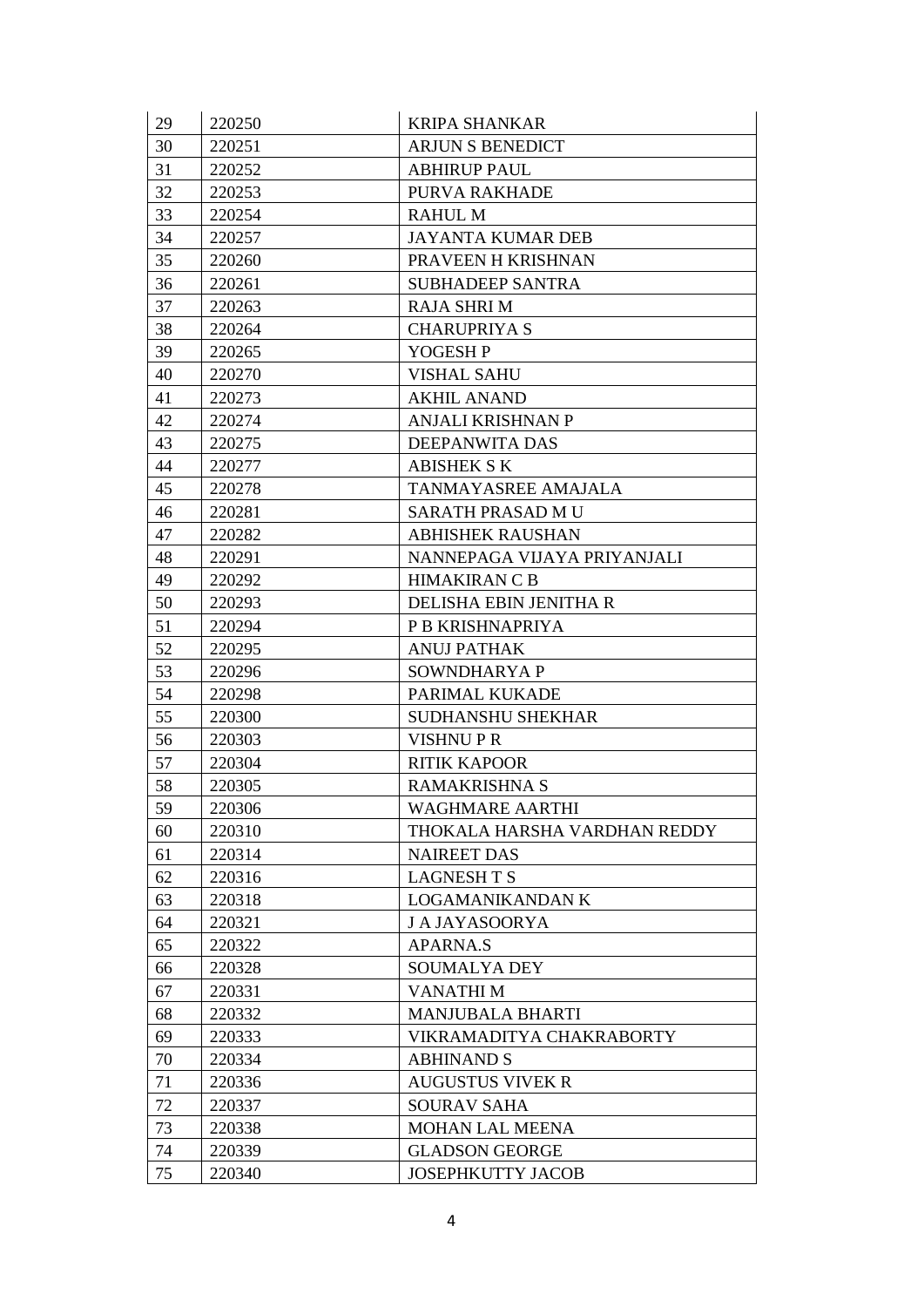| 76 | 220341 | SHREEYANSH AGRAWAL              |
|----|--------|---------------------------------|
| 77 | 220343 | <b>ANJALI B</b>                 |
| 78 | 220344 | <b>ANKIT DWIVEDI</b>            |
| 79 | 220348 | <b>GOKUL ANAND A</b>            |
| 80 | 220350 | <b>REEMARAY</b>                 |
| 81 | 220351 | <b>R.ASWIN KUMAR</b>            |
| 82 | 220353 | <b>HARSHINI RAJENDRAN</b>       |
| 83 | 220356 | <b>ANURAG KUMAR SONKAR</b>      |
| 84 | 220357 | <b>RUSHANT SINGH</b>            |
| 85 | 220358 | ADITYA R BHARADWAJ              |
| 86 | 220359 | <b>SANTANU MAJI</b>             |
| 87 | 220360 | <b>JITHU R KRISHNAN</b>         |
| 88 | 220361 | <b>TRISHA DAS</b>               |
| 89 | 220363 | S A SHANMUGAPRIYA               |
| 90 | 220366 | KAILASH PRABHU V                |
| 91 | 220368 | <b>SONU KUMAR</b>               |
| 92 | 220369 | RUPSIKA HANSEPI                 |
| 93 | 220370 | <b>EMMANUEL DHANANJAY SOREN</b> |
| 94 | 220372 | UPPU CHANDRA SURESH             |
| 95 | 220378 | <b>CHARUL AGARWAL</b>           |

# **List of applicants shortlisted for online interview on 9th April 2022 (Saturday)**

| S.No           | <b>Application</b><br><b>Number/USERID</b> | <b>Name of the Candidate</b> |
|----------------|--------------------------------------------|------------------------------|
| 1              | 220379                                     | <b>SWETHA S</b>              |
| $\overline{2}$ | 220382                                     | <b>SAIKIRAN KODURI</b>       |
| 3              | 220383                                     | <b>SRINATH KHETHAVAT</b>     |
| 4              | 220385                                     | <b>ANIRBAN CHOWDHURY</b>     |
| 5              | 220386                                     | <b>MADHAVI SURESH BABU</b>   |
| 6              | 220387                                     | <b>ASWIN R</b>               |
| 7              | 220389                                     | PRAKASH J                    |
| 8              | 220390                                     | VIGASHINI R                  |
| 9              | 220393                                     | <b>V C KESHAVI</b>           |
| 10             | 220394                                     | <b>MADHUBALA K</b>           |
| 11             | 220395                                     | <b>ROHAN ANAND</b>           |
| 12             | 220396                                     | <b>SRISHTI GARG</b>          |
| 13             | 220398                                     | <b>NIKITA SETH</b>           |
| 14             | 220404                                     | <b>VARSHA SUNA</b>           |
| 15             | 220405                                     | <b>NEETHUR MENON</b>         |
| 16             | 220407                                     | DEVADARSHAN R K              |
| 17             | 220408                                     | <b>SIVAPRAKASH V R</b>       |
| 18             | 220409                                     | <b>RUPESH MAHOTRA</b>        |
| 19             | 220410                                     | KOMMINENI VENKATESH          |
| 20             | 220411                                     | <b>SATYAKI GHOSH</b>         |
| 21             | 220412                                     | <b>TAMOJIT GUHAMAJUMDAR</b>  |
| 22             | 220414                                     | MD ABJAD HUSSAIN MAZUMDER    |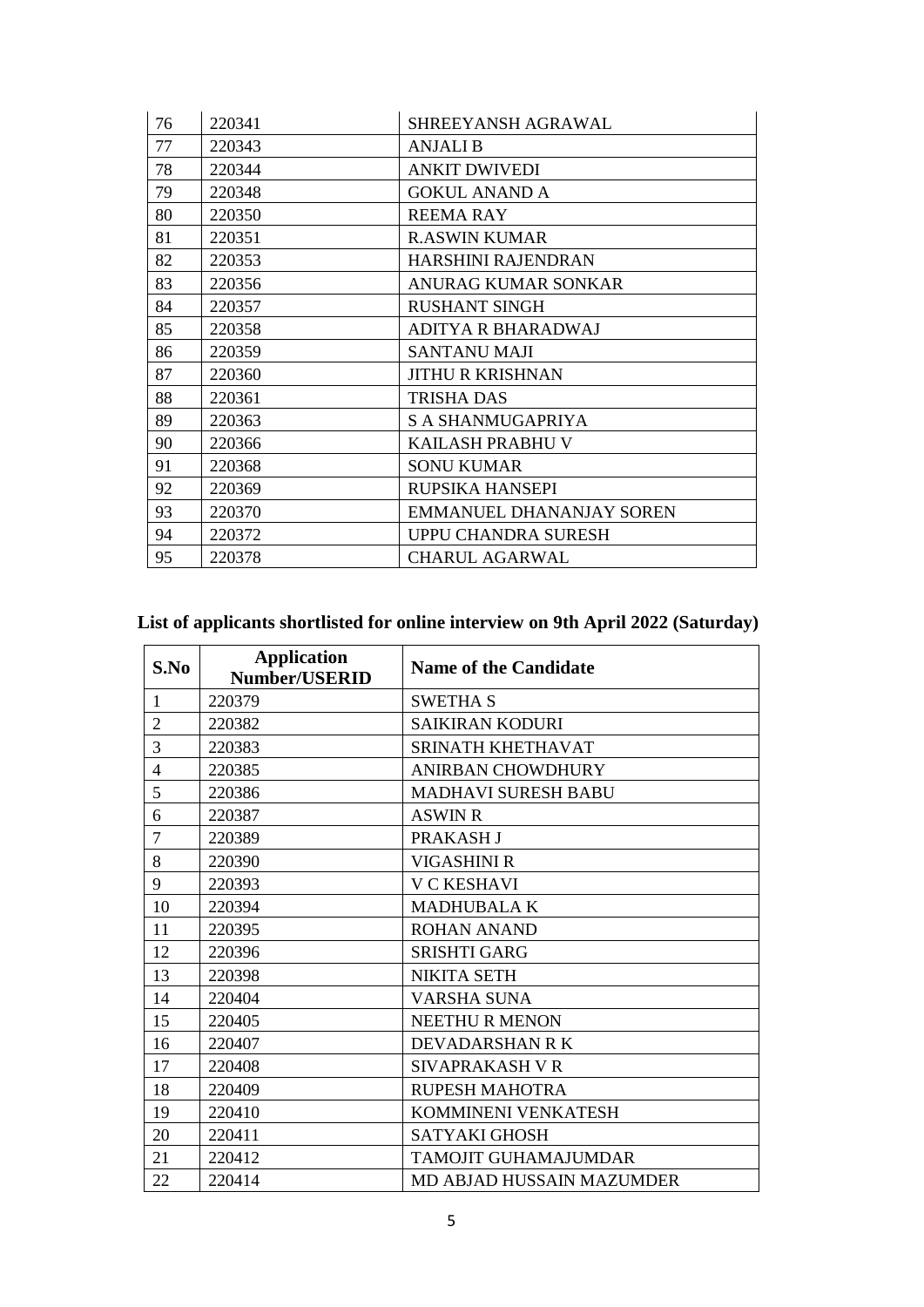| 23 | 220417 | <b>PRINCE KUMAR</b>              |
|----|--------|----------------------------------|
| 24 | 220418 | MENDES ASHUTOSH ANTHONY          |
| 25 | 220419 | NEELAM SHRAVANI                  |
| 26 | 220426 | KRISHANU CHANGKAKATI             |
| 27 | 220427 | S YASHWANTHIKA                   |
| 28 | 220428 | <b>MIDDE CHANDANA</b>            |
| 29 | 220431 | KONDREDDI LAKSHMAN               |
| 30 | 220432 | <b>ESHITA ROY</b>                |
| 31 | 220434 | <b>SHREYA KRISHNA</b>            |
| 32 | 220435 | <b>SAMRAT YADAV</b>              |
| 33 | 220438 | YELLANKI SAI MEGHANA             |
| 34 | 220439 | <b>SUNDARRAJAN M</b>             |
| 35 | 220440 | <b>SABYASACHI KAR</b>            |
| 36 | 220445 | KABILASH MUTHU RAJA S            |
| 37 | 220449 | N.RANJITH                        |
| 38 | 220450 | SIVASHANKAR A                    |
| 39 | 220451 | POOJA.R                          |
| 40 | 220452 | ABHISHEK KUMAR PANDEY            |
| 41 | 220453 | RAJAT AGRAWAL                    |
| 42 | 220457 | <b>LAKSHMI SURESH</b>            |
| 43 | 220459 | <b>GAUTAM SHANKAR</b>            |
| 44 | 220460 | RAJVANSH SHIPRA RAMBADAN         |
| 45 | 220462 | KEVIN THOMAS JOSEPH              |
| 46 | 220464 | R SNEHA                          |
| 47 | 220465 | <b>SRIRAM V</b>                  |
| 48 | 220474 | <b>JANANIE</b>                   |
| 49 | 220475 | S PRATHEEBHA                     |
| 50 | 220477 | <b>SHREYAS KRISHNA</b>           |
| 51 | 220478 | SREEPARVATHY VINODKUMAR          |
| 52 | 220480 | BOTCHA VINUTNA PHANI SAI SRAVANI |
| 53 | 220481 | <b>ARITRA DATTA</b>              |
| 54 | 220482 | <b>ARGUS A P</b>                 |
| 55 | 220483 | KULKARNI SHIVANI MADHAV          |
| 56 | 220485 | <b>ADITYA MISHRA</b>             |
| 57 | 220486 | SANDRA ALINA JOSE                |
| 58 | 220488 | P DANISH                         |
| 59 | 220489 | <b>FANEE BHUSHAN KUMAR</b>       |
| 60 | 220491 | <b>AAYUSHEE SHARMA</b>           |
| 61 | 220492 | <b>VISHWAS SONI</b>              |
| 62 | 220493 | <b>SUBRAMANI AR</b>              |
| 63 | 220494 | <b>GIRIPRABHU S</b>              |
| 64 | 220496 | <b>SIDHARTH J</b>                |
| 65 | 220498 | <b>ASWATHIP</b>                  |
| 66 | 220501 | <b>SRIRAM.V</b>                  |
| 67 | 220502 | NEMALIKANTI TEJASWINI            |
| 68 | 220503 | POOJITH LU                       |
| 69 | 220505 | <b>RHOKESH S</b>                 |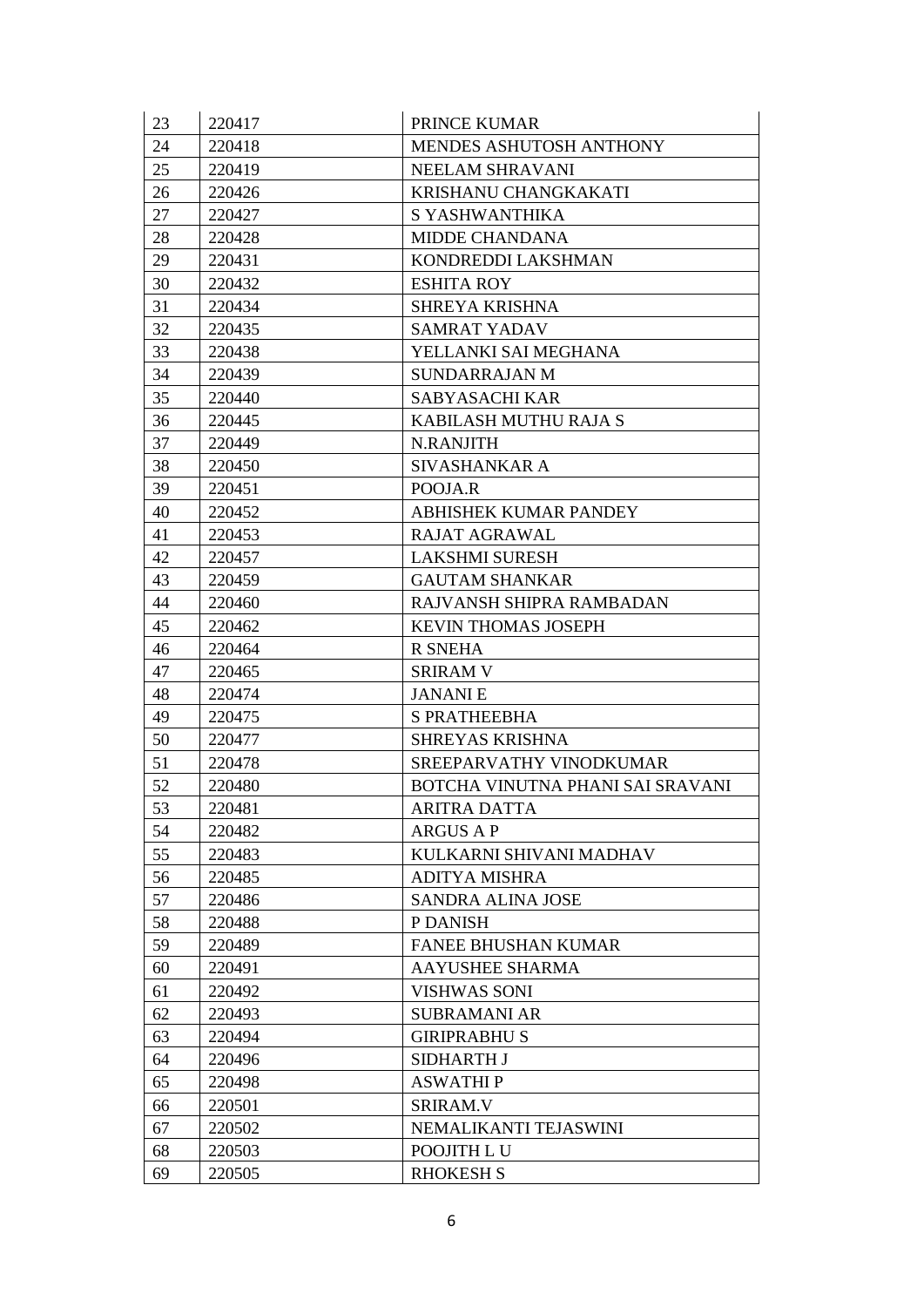| 70 | 220506 | <b>ADYA SINHA</b>           |
|----|--------|-----------------------------|
| 71 | 220507 | <b>TARUN SINGH</b>          |
| 72 | 220508 | <b>ILAKIYA MP</b>           |
| 73 | 220509 | <b>AKHIL K</b>              |
| 74 | 220510 | <b>NIRUPAMA V</b>           |
| 75 | 220512 | UDHAYA KUMAR.A              |
| 76 | 220517 | <b>VIGNESH S</b>            |
| 77 | 220518 | <b>HIMANSHI MATHUR</b>      |
| 78 | 220519 | <b>GURU PRASATH</b>         |
| 79 | 220521 | <b>DWAIPAYAN GHOSH</b>      |
| 80 | 220522 | <b>ROHIT RAUT</b>           |
| 81 | 220523 | <b>RAHUL ANAND</b>          |
| 82 | 220526 | SHIVAHARI SUTHAN T M        |
| 83 | 220528 | <b>AKSHIT AGNIHOTRI</b>     |
| 84 | 220529 | <b>NIDA FATIMA</b>          |
| 85 | 220531 | <b>SUVASISH KAJURI</b>      |
| 86 | 220534 | <b>VIVEK KUMAR</b>          |
| 87 | 220536 | <b>GOKUL.S</b>              |
| 88 | 220537 | <b>ABHINAV DINKER</b>       |
| 89 | 220538 | <b>ASHIK P ELIAS</b>        |
| 90 | 220543 | <b>PATHLAVATHPOOJA</b>      |
| 91 | 220544 | PRATYUSH KISHAN             |
| 92 | 220545 | <b>ADITYA MISHRA</b>        |
| 93 | 220549 | <b>AMIT KUMAR</b>           |
| 94 | 220550 | <b>KAMBLE SUDIP SUBHASH</b> |

# **List of applicants shortlisted for online interview on 10th April 2022 (Sunday)**

| S.No           | <b>Application</b><br><b>Number/USERID</b> | <b>Name of the Candidate</b> |
|----------------|--------------------------------------------|------------------------------|
|                | 220551                                     | <b>S ABHISHEK</b>            |
| 2              | 220554                                     | SOURABH RAIKWAR              |
| 3              | 220555                                     | NISHANT ANAND                |
| $\overline{4}$ | 220559                                     | ANGELA THRESIA ANIL          |
| 5              | 220560                                     | AMAN SINGH GURJAR            |
| 6              | 220561                                     | SOWMIYA.N                    |
| 7              | 220564                                     | <b>ALBIN GEORGE</b>          |
| 8              | 220568                                     | VIJAY JAISWAL                |
| 9              | 220570                                     | <b>ANKIT ARUN NAKSHANE</b>   |
| 10             | 220571                                     | SRIDHAR NAIK BANAVATHU       |
| 11             | 220574                                     | RAHUL AHIRWAR                |
| 12             | 220575                                     | SARTHAK A BHALERAO           |
| 13             | 220576                                     | <b>KISHOR S</b>              |
| 14             | 220577                                     | <b>SAPTANIL GHOSH</b>        |
| 15             | 220578                                     | PRASHANTH M                  |
| 16             | 220579                                     | <b>KASIREDDY SRAVANI</b>     |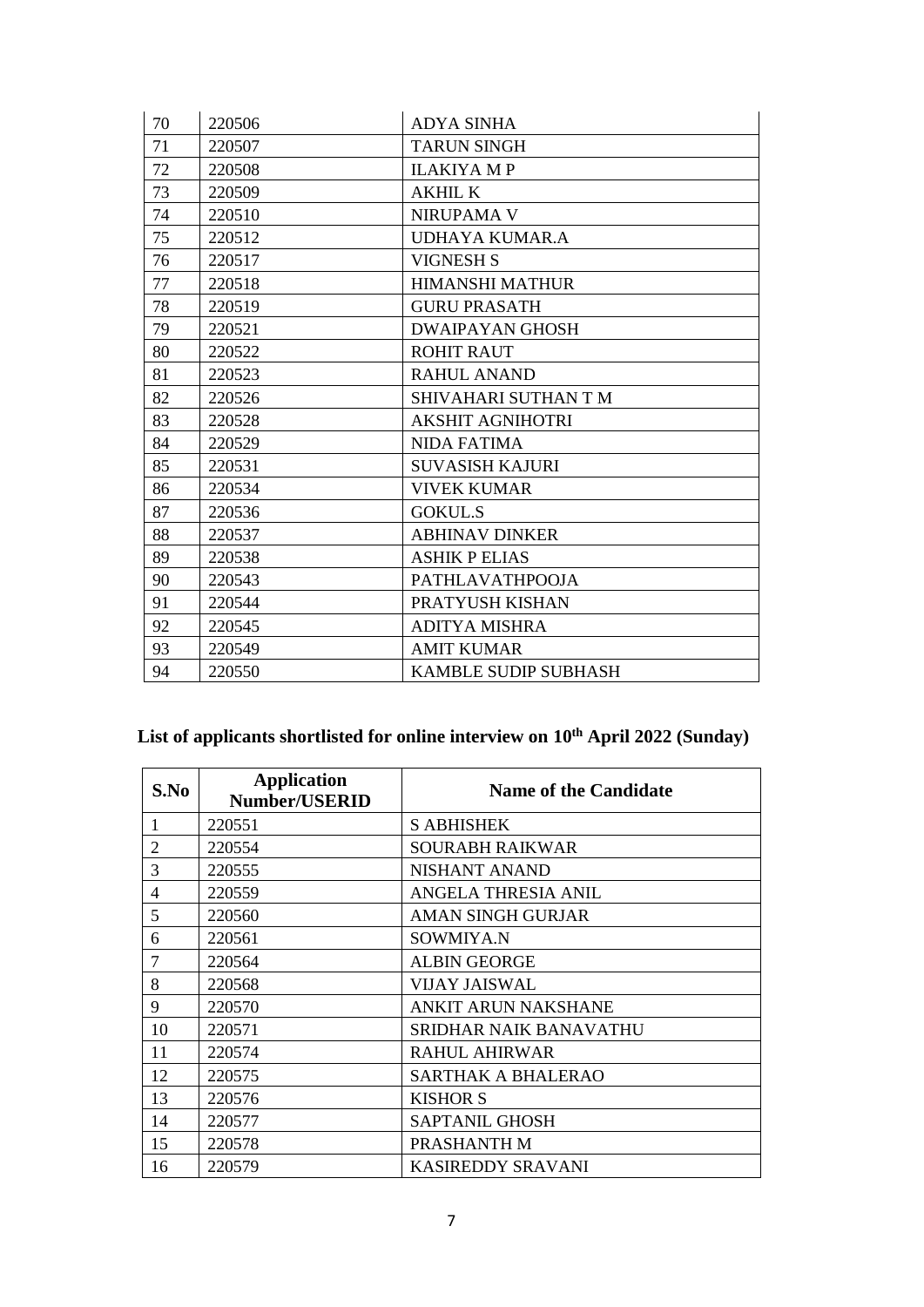| 17 | 220581 | <b>HADHI AHAMED</b>                |
|----|--------|------------------------------------|
| 18 | 220584 | MOHAMMED SHIBIN K                  |
| 19 | 220586 | <b>JYOTI VERMA</b>                 |
| 20 | 220591 | <b>KUMAARAVEL R</b>                |
| 21 | 220597 | MUHAMMED SHAFI K                   |
| 22 | 220599 | P ANIL                             |
| 23 | 220601 | HARSHITA SHARAN SRIVASTAVA         |
| 24 | 220604 | <b>GAURAV MALU</b>                 |
| 25 | 220606 | <b>KAMESH ADITHYA S B</b>          |
| 26 | 220607 | ADHISANKARI T                      |
| 27 | 220608 | <b>SHRISTI GUPTA</b>               |
| 28 | 220610 | <b>LISHA HALDER</b>                |
| 29 | 220612 | ANSHUMAN JAYAPRAKASH               |
| 30 | 220613 | <b>GOURAV KUMAR VERMA</b>          |
| 31 | 220614 | <b>ANIRUDH SOLANKE</b>             |
| 32 | 220618 | <b>KARTIK KUMAR</b>                |
| 33 | 220620 | <b>SURYADEEP GUPTA</b>             |
| 34 | 220621 | <b>BHARAT GOVINDANKUTTY</b>        |
| 35 | 220622 | <b>KULDEEP YADAV</b>               |
| 36 | 220624 | MUHAMMED SADDIQ                    |
| 37 | 220627 | CHEETHAMPETA SAI SRUSTI            |
| 38 | 220629 | <b>S BARATHIKUMAR</b>              |
| 39 | 220632 | <b>RANJITH KUMAR K</b>             |
| 40 | 220633 | SAUMALYA NANDI                     |
| 41 | 220634 | <b>B MADHUMITHA</b>                |
| 42 | 220636 | <b>K P NAVANEETH</b>               |
| 43 | 220638 | <b>K SRUTHI</b>                    |
| 44 | 220639 | <b>NEHA KUMARI</b>                 |
| 45 | 220640 | <b>DIYA GANGULY</b>                |
| 46 | 220641 | <b>IYNI SHARON R</b>               |
| 47 | 220643 | <b>RAKSHIT YADAV</b>               |
| 48 | 220644 | PRITAM GHOSH                       |
| 49 | 220645 | <b>ABHINAV KUJUR</b>               |
| 50 | 220647 | <b>SNEHA PRAVEEN</b>               |
| 51 | 220648 | <b>ASHISH JHA</b>                  |
| 52 | 220650 | STUTI SAMARPITA KHATUA             |
| 53 | 220654 | <b>AKSHAYARS</b>                   |
| 54 | 220662 | HARINI.M                           |
| 55 | 220663 | N REVADHI                          |
| 56 | 220664 | <b>SAURABH LATHER</b>              |
| 57 | 220665 | <b>ARUNKUMAR C</b>                 |
| 58 | 220666 | SIDDHANT SRIVASTAVA                |
| 59 | 220668 | <b>ADARSH</b>                      |
| 60 | 220669 | <b>BAWISKAR HARSHVARDHAN VIJAY</b> |
| 61 | 220671 | <b>ROHIT JUNEJA</b>                |
| 62 | 220673 | <b>SYED MOHAMMED HAMLY</b>         |
| 63 | 220674 | <b>MANJUPRIYA V</b>                |